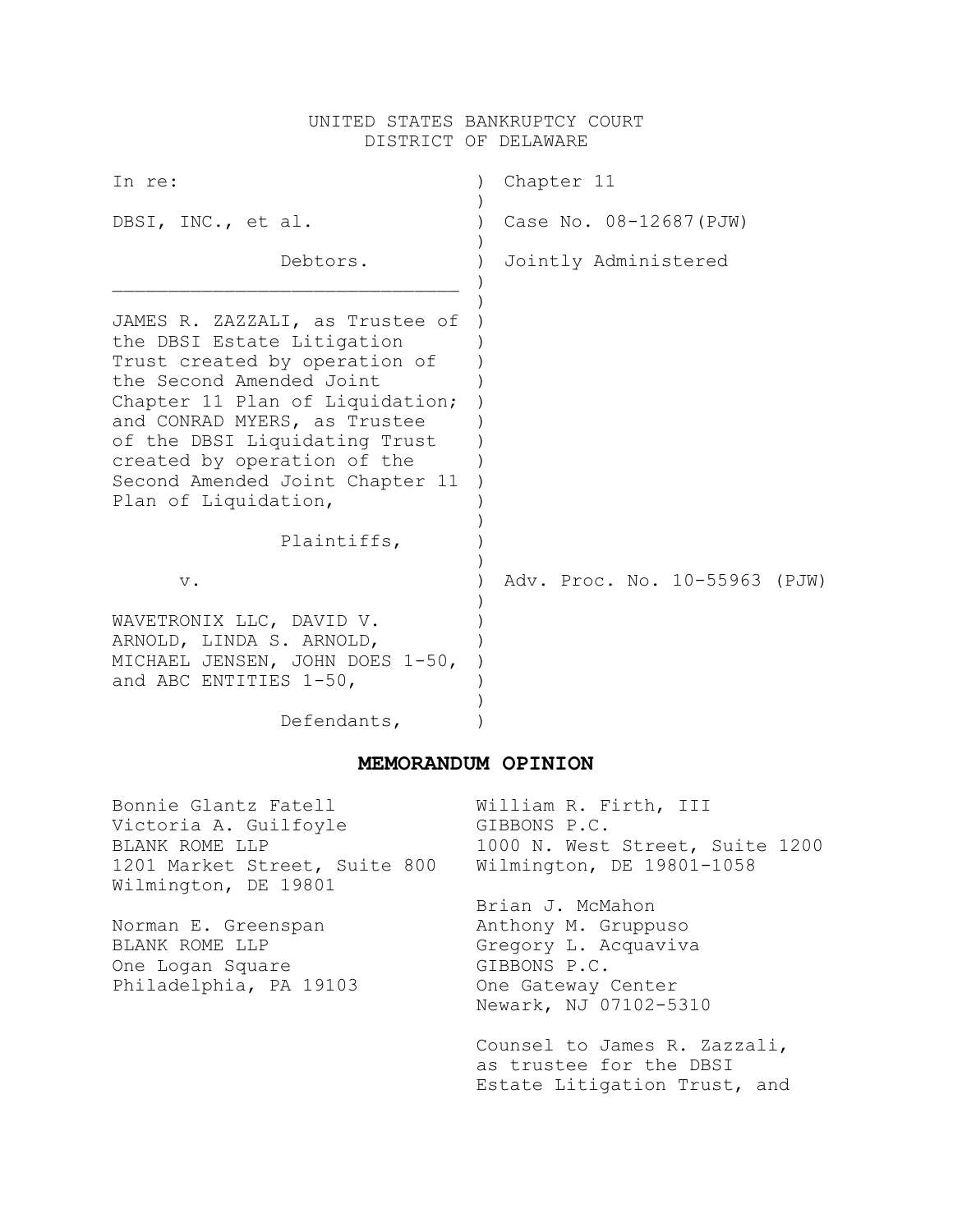FILLMORE SPENCER LLC At Jamestown Square 3301 N. University Avenue Provo, Utah 84604

Attorneys for Individual Defendants

William Fillmore  $\begin{array}{ccc} \text{Wiliam} & \text{Uim} \\ \text{Hilum} & \text{Uim} \\ \text{Hilum} & \text{Vim} \\ \text{Vim} & \text{Vim} \\ \text{Vim} & \text{Vim} \\ \text{Vim} & \text{Vim} \\ \text{Vim} & \text{Vim} \\ \text{Vim} & \text{Vim} \\ \text{Vim} & \text{Vim} \\ \text{Vim} & \text{Vim} \\ \text{Vim} & \text{Vim} \\ \text{Vim} & \text{Vim} \\ \text{Vim} & \text{Vim} \\ \text{Vim} & \text{Vim$ for the DBSI Liquidating Trust

Dated: March 4, 2011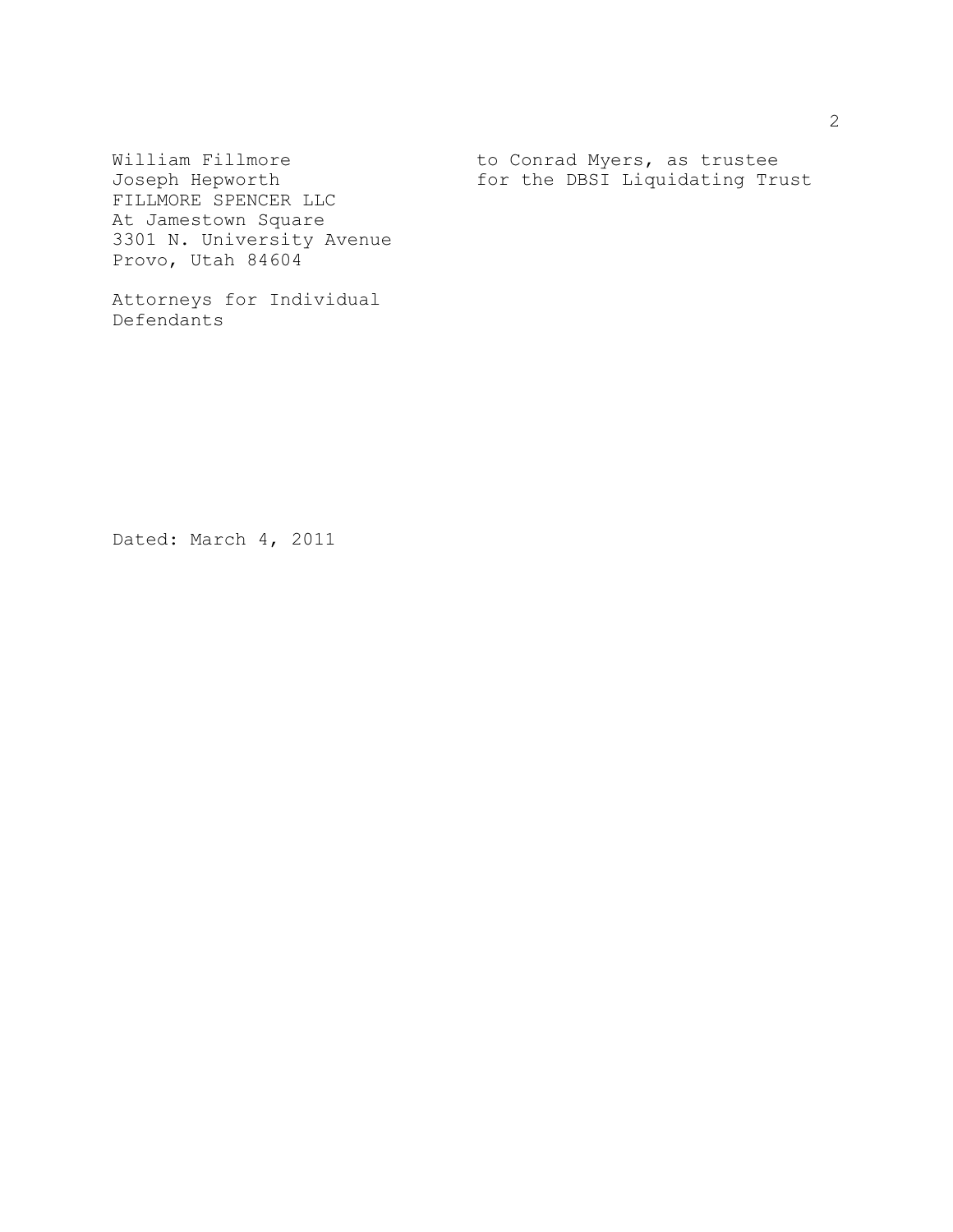## WALSH, J. PA*M*

This opinion is with respect to the motion to dismiss the Complaint pursuant to Federal Rule of Civil Procedure 12(b)(6). (Doc. #12.) The movants are defendants David Arnold, Linda Arnold, and Michael Jensen (the "Individual Defendants"). The Complaint was filed by James R. Zazzali and Conrad Myers, as Trustees of the DBSI Estate Litigation Trust and DBSI Liquidating Trust, respectively, (together, "Trustees"), against Wavetronix LLC and the Individual Defendants, as well as unknown individuals and entities denominated John Does 1-50 and ABC Entities 1-50. The 115-page, 747-paragraph Complaint contains 10 counts asserting causes of action against one or more of the Individual Defendants: Counts 1-6 of the Complaint seek to recover allegedly fraudulent conveyances from the Individual Defendants; Count 14 alleges David Arnold breached his personal quaranty to Stellar Technologies LLC; Count 15 alleges breach of fiduciary duties; Count 16 alleges unjust enrichment; and Count 17 alleges breach of the Wavetronix Operating Agreement. For the reasons discussed below, I will grant the motion.

#### **Background**

DBSI, Inc. and certain of its affiliates filed bankruptcy petitions under Chapter 11 of the Bankruptcy Code, 11 U.S.C. §§ 101 et seq., on November 6, 2008. A plan of liquidation was confirmed on October 26, 2010, resulting in the appointment of Trustees to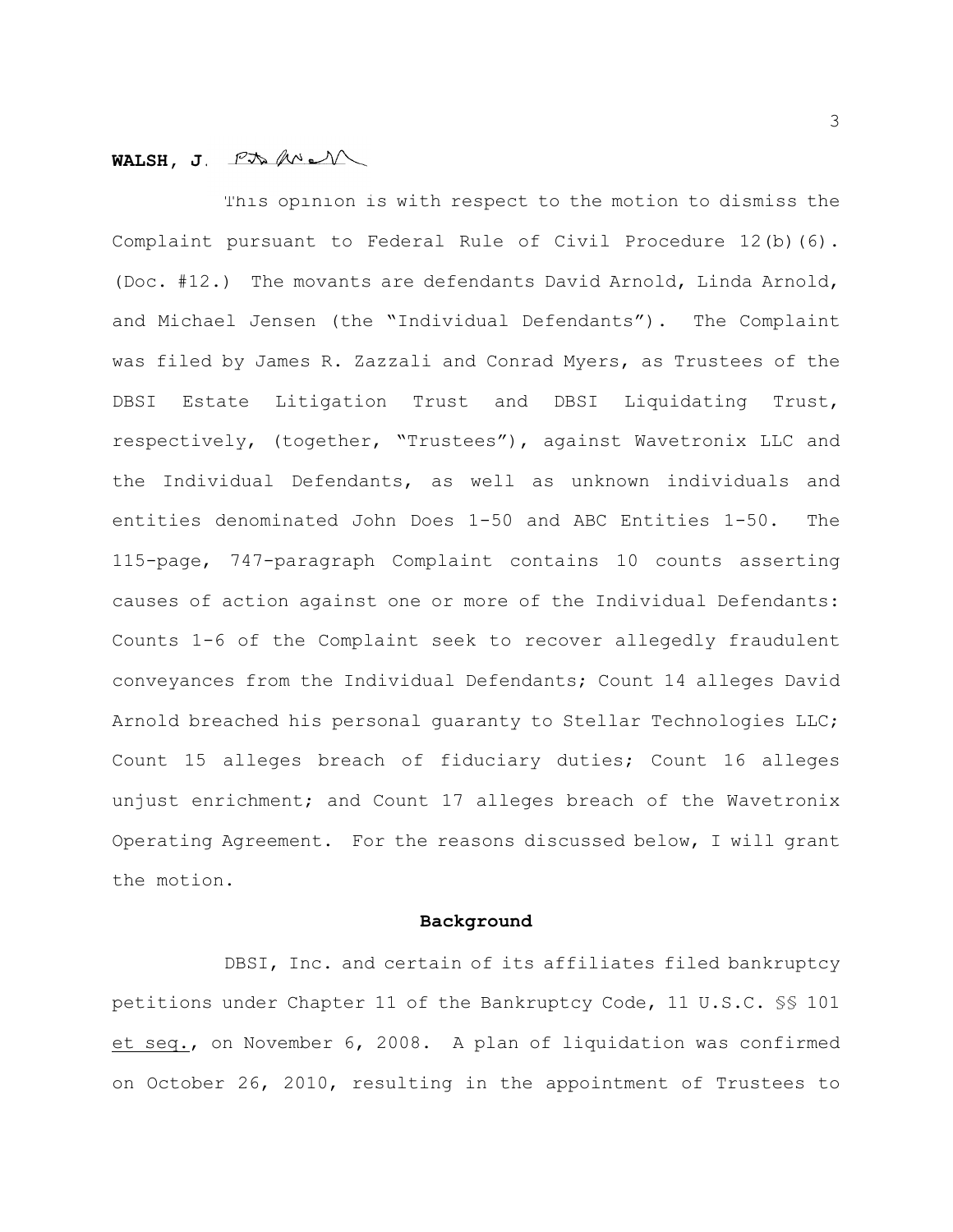administer the DBSI Litigation Trust and DBSI Estate Liquidation Trust. As that Confirmation Order sets forth in greater detail, DBSI, Inc. and its affiliates were operated as a single enterprise under the control of a small group of insiders (the "Insiders"). (Case No.  $08-12687$ , Doc. # 5924,  $\text{\textsterling}$  27.) The DBSI enterprise was involved in three main spheres of business activity: (i) the syndication and sale to investors of tenant-in-common ("TIC") interests in real estate, (ii) the purchase of real estate, and (iii) investment in technology companies. (Id. ¶ 25.)

This adversary proceeding concerns this third sphere of activity, which the Complaint describes as involving "a very large and completely unproductive investment of money into emerging technology-oriented companies." (Doc. #1, ¶ 56.) The Complaint alleges that these investments were structured as loans from Stellar Technologies LLC ("Stellar"), a holding company majorityowned by DBSI Inc. ("DBSI"), and that these unproductive investments benefitted only the DBSI Insiders, who were able to obtain tax advantages therefrom:

> Although the Technology Company investment was neither productive for the DBSI Companies as a whole nor for the Investors whose cash was diverted to pay for them, it was structured in such a way that it facilitated the siphoning off of substantial distributions to the Insiders and the appropriation of significant tax advantages for them that otherwise would have belonged to the DBSI Companies.

(Id., ¶ 57.)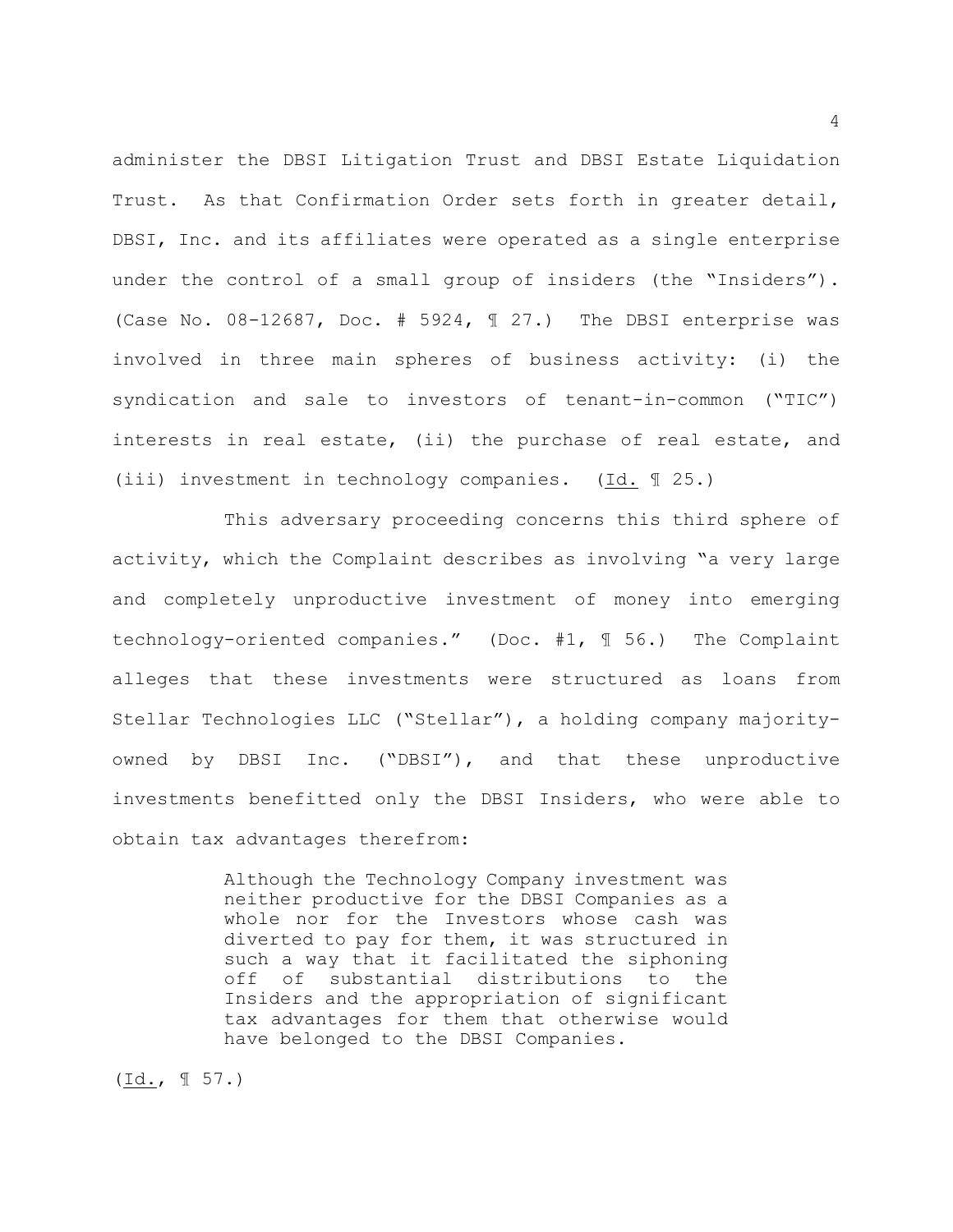During the four years preceding the petition date, DBSI transferred no less than \$10,742,253.58 to Wavetronix LLC ("Wavetronix") through its affiliate DBSI Redemption Reserve ("DRR"), an Idaho general partnership. Wavetronix, an Idaho limited liability corporation, is one of the Technology Companies identified in the Complaint and is a defendant named in the Complaint. (Id., 1 gg.) Stellar owns approximately 60 percent of Wavetronix and defendants David Arnold ("Arnold") and Michael Jensen ("Jensen") own the remaining 40 percent. Stellar provided the financing for Wavetronix, and Arnold and Jensen supplied the intellectual property and the "technology knowhow." (Doc. # 1, ¶ 414.) Arnold serves as the chairman of the Wavetronix Management Board, manager, president, and CEO. Jensen is a manager and board member. Arnold's wife, Linda, has also served on the board, with the remaining board seats held by various individuals alleged to be DBSI Insiders. (Doc. # 1, ¶¶ 153, 156.)

A central dispute in this adversary proceeding is whether the funds transferred through DRR were capital contributions or loans to Wavetronix. Wavetronix, in a separate proceeding, has filed a complaint seeking a declaratory judgment that the transfers were capital contributions. (Adv. Proc. No. 10-55592.) Trustees allege that these transfers were loans, as memorialized by yearly promissory notes Wavetronix signed for the amounts it received the prior year. Thus, Wavetronix signed a promissory note in 2002 for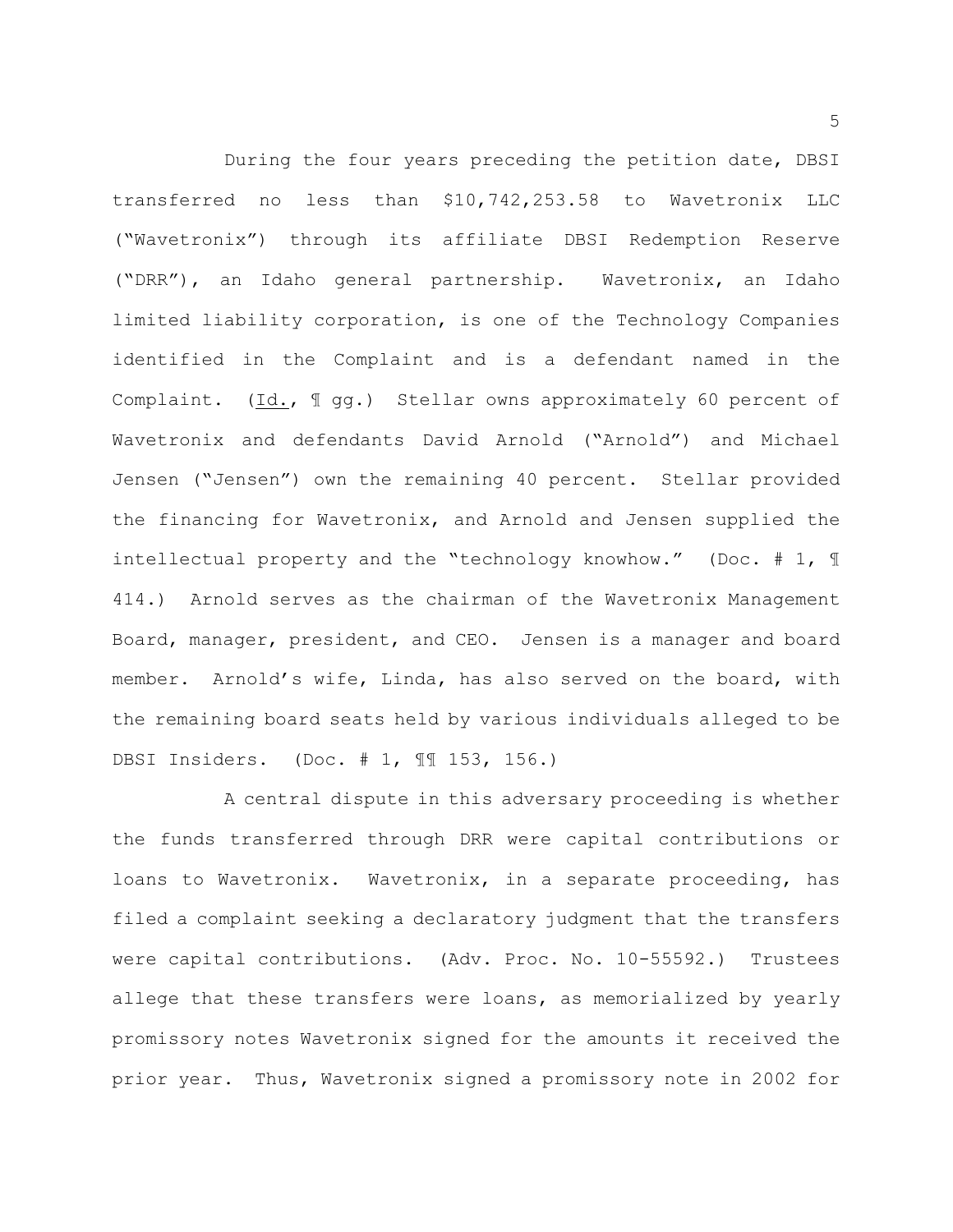the amounts it received from DBSI in 2001, a promissory note in 2003 for the amounts received in 2002, and so on. Trustees allege that, even though the transfers came from DRR, these promissory notes were made payable to Stellar. Arnold, as president and CEO, signed these promissory notes every year between 2002-2007. Arnold also personally guaranteed the 2002 and 2003 notes up to his pro rata percentage ownership in Wavetronix.

Trustees seek to recover from the Individual Defendants on five separate bases: (i) that the transfers were fraudulent conveyances under both the Bankruptcy Code, 11 U.S.C. § 548, and under Idaho Law, Idaho Code Ann.  $\S$  55-906, 913(1)(a) & (b), and 55-914(1); (ii) that Arnold breached his personal quaranty of the 2002 and 2003 promissory notes; (iii) that the Individual Defendants breached their fiduciary duties; (iv) that the transfers unjustly enriched Arnold and Jensen; and (v) that Arnold and Jensen breached the Wavetronix Operating Agreement.

The Individual Defendants move to dismiss the Complaint as failing to adequately plead any of these causes of action. They contend that the fraudulent transfers actions merit dismissal because those counts do not identify any transfers made to the Individual Defendants. They contend there can be no claim for breach of the personal guaranty because it had expired. The Individual Defendants assert that there are insufficient facts in the Complaint to support the breach of fiduciary duties and unjust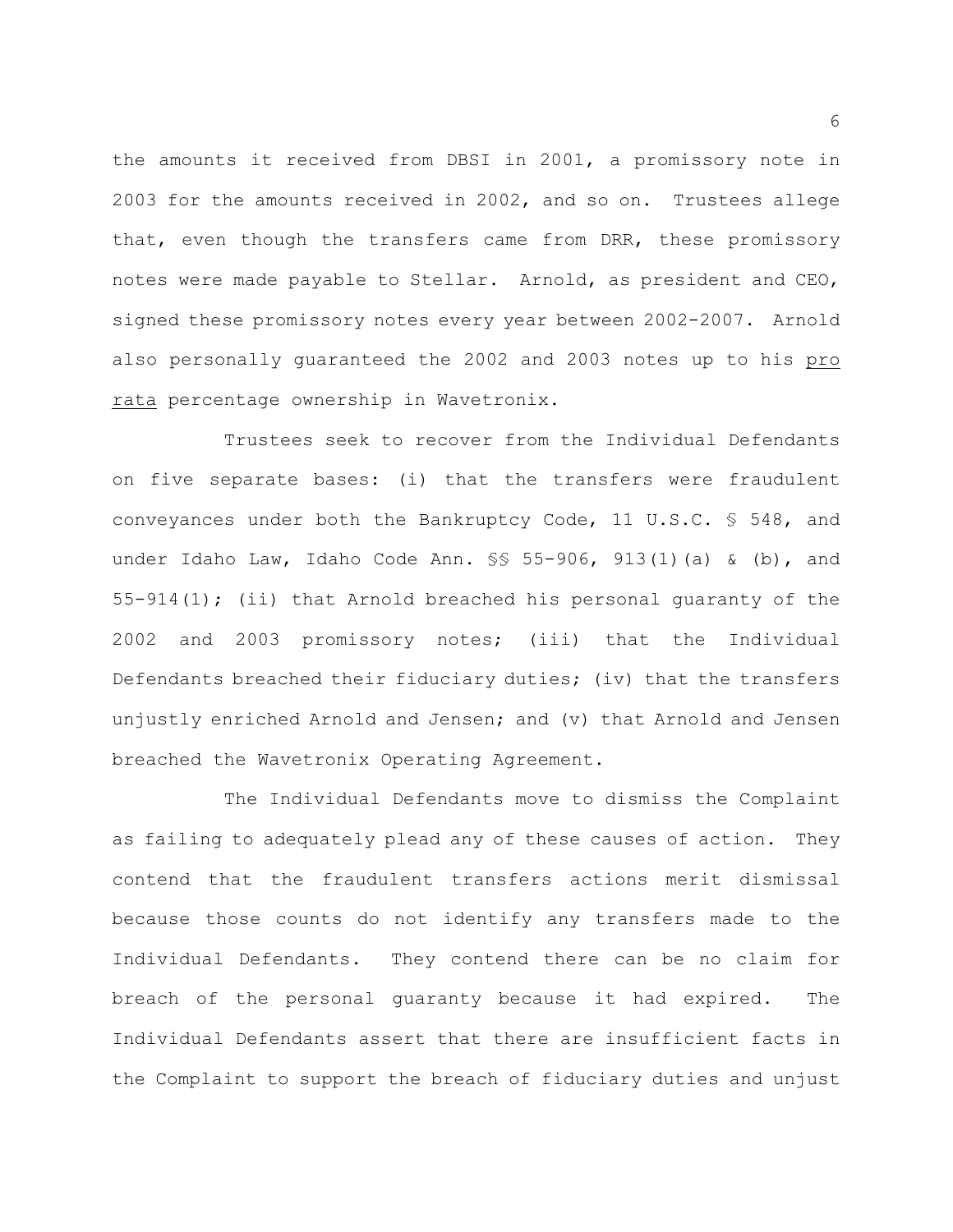enrichment counts. Finally, they contend that the Wavetronix Operating Agreement specifically precludes the Trustees' breach of contract actions against Arnold and Jensen.

### **Standard of Review**

In considering the Individual Defendants' motion to dismiss, I must accept the Complaint's factual allegations as true, construe the Complaint in the light most favorable to Trustees, and determine whether, under any reasonable reading of the Complaint, Trustees may be entitled to relief. Rea v. Federated Investors, 627 F.3d 937, 940 (3d Cir. 2010).

Fed. R. Civ. P. 8(a)(2), made applicable by Fed. R. Bankr. P. 7008, requires that the complaint contain "a short and plain statement of the claim showing that the pleader is entitled to relief," to "give the defendant fair notice of what the ... claim is and the grounds upon which it rests." Bell Atlantic Corp. v. Twombly, 550 U.S. 544, 555 (2007) (quoting Conley v. Gibson, 355 U.S. 41, 47 (1957)). A complaint need not contain detailed factual allegations, but "a plaintiff's obligation to provide the 'grounds' of his 'entitle[ment] to relief' requires more than labels and conclusions, and a formulaic recitation of the elements of a cause of action will not do. ... Factual allegations must be enough to raise a right to relief above the speculative level." Twombly, 550 U.S. at 555.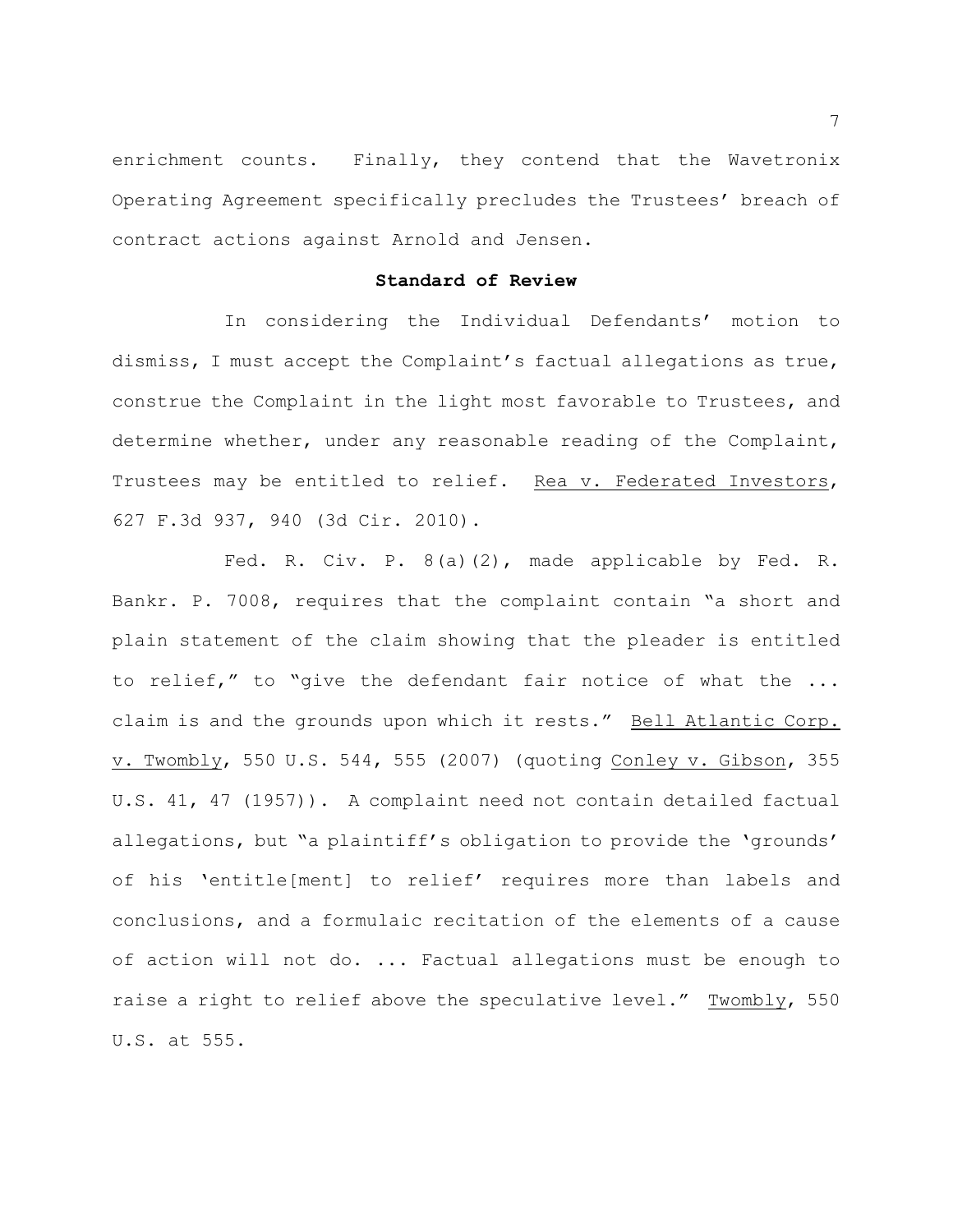If dismissal of the Complaint is warranted, Federal Rule of Civil Procedure 15(a)(2) provides that "a party may amend its pleading only with the opposing party's written consent or the court's leave. The court should freely give leave when justice so requires." Leave to amend may be denied if, inter alia, the court determines that amendment would be futile. Azzata v. American Bedding Industries, Inc. (In re Consolidated Bedding, Inc.), 432 B.R. 115, 125-26 (Bankr. D. Del. 2010).

### **Discussion**

### **Counts 1-6: Fraudulent Transfers**

Counts 1 through 6 of the Complaint seek to recover from the Individual Defendants the transfers DRR made to Wavetronix as both actually and constructively fraudulent transfers. To plead a fraudulent transfer action, Trustees must "set forth the facts with sufficient particularity to apprise the [Individual Defendants] fairly of the charges made against [them] so that [they] can prepare an adequate answer." AstroPower Liquidating Trust v. Xantrex Tech., Inc. (In re AstroPower Liquidating Trust), 335 B.R. 309, 333 (Bankr. D. Del. 2005).<sup>1</sup> Trustees may put the Individual

 $\frac{1}{1}$  Trustees have alleged that the transfers were both constructively and actually fraudulent. In re AstroPower Liquidation Trust applies Rule 8(a)'s pleading standard to a constructively fraudulent transfer claim. To plead a cause of action alleging actual fraud, however, a plaintiff must generally meet the heightened pleading standards of Rule 9(b) – requiring the plaintiff to "state with particularity the circumstances constituting fraud or mistake," Fed. R. Civ. P. 9(b). This heightened pleading standard, however, is relaxed in bankruptcy, "'particularly when the trustee . . . is bringing the action.'" Pardo v. Gonzaba (In re APF Co.), 308 B.R. 183, 188 (Bankr. D. Del. 2004) (quoting Levitt v. Riddell Sports, Inc. (In re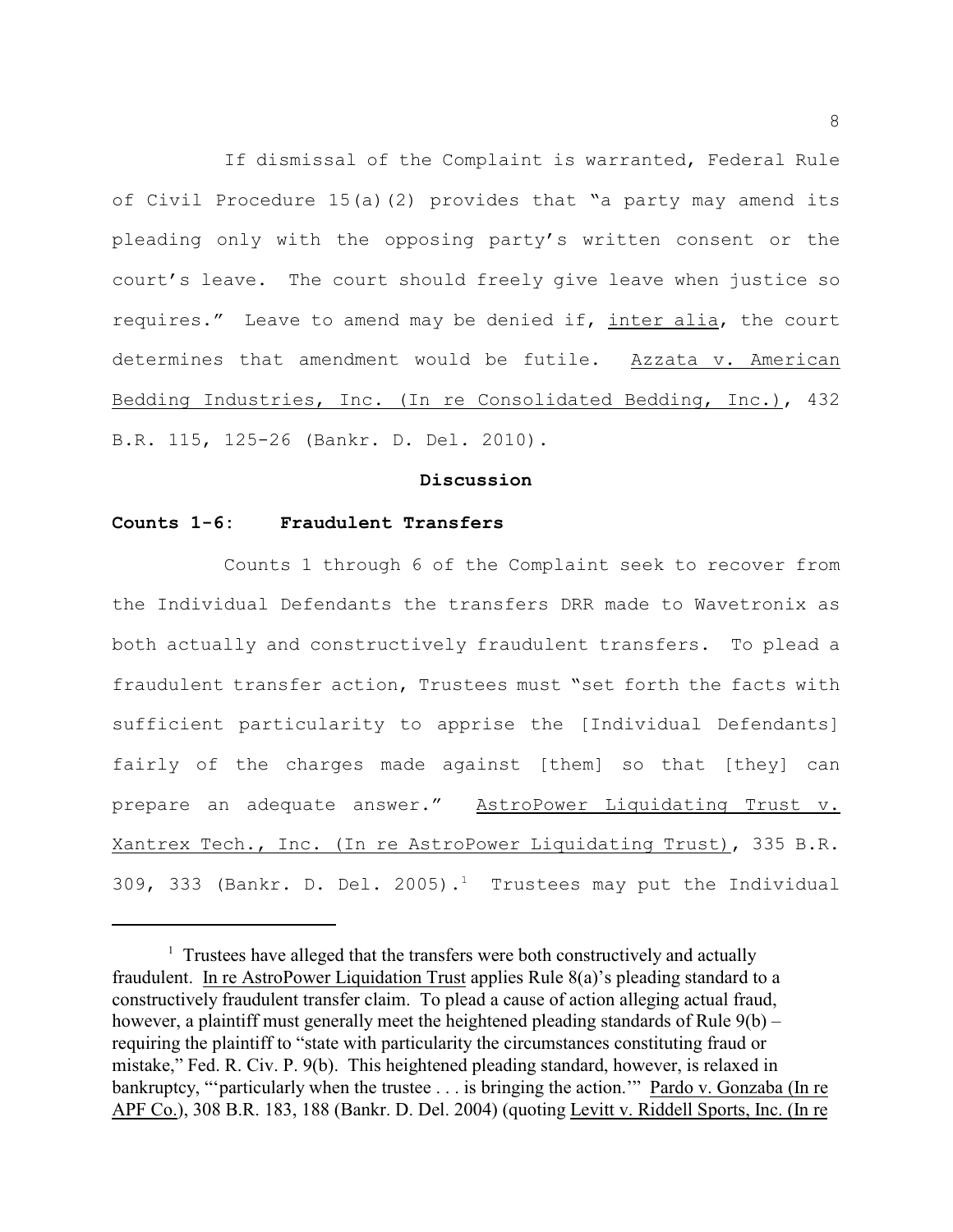Defendants on notice by identifying one of the following four factors: the date of the transfer, the amount of the transfer, the name of the transferor, and the name of the transferee. Giuliano v. U.S. Nursing Corp. (In re Lexington Healthcare Group), 339 B.R. 570, 575 (Bankr. D. Del. 2006).

Exhibit A to the Complaint lists the subject transfers as all being made by DRR to Wavetronix. (Doc. #1.) Exhibit A does not list any transfers to the Individual Defendants. Counts 1-5 allege that the Individual Defendants were either the "immediate or mediate transferee" of Wavetronix or else the persons for whose benefit the transfers were made. (Doc. #1, ¶¶ 595, 601, 613, 625, 634.) Count 6 does not contain any allegations concerning the Individual Defendants, instead only referring to the transfers to Wavetronix in Exhibit A. (Id.,  $\parallel$  645.) However, Paragraph 648 states that "[a]s of the date hereof, Wavetronix and Arnold have not returned any of the Four Year Transfers to the Debtors' estates," and paragraph 649 requests "judgment against Wavetronix and Arnold in the amount of the value of the Four Year Transfers."  $(\underline{Id.})$ 

The Individual Defendants contend these allegations are insufficient to sustain claims for fraudulent transfers because the Complaint fails to identify any transfer by date, amount, transferee, or transferor. (Doc. # 13, pp. 17-18.)

MacGregor Sporting Goods, Inc.), 199 B.R. 502, 514-15 (Bankr. D. N.J. 1995).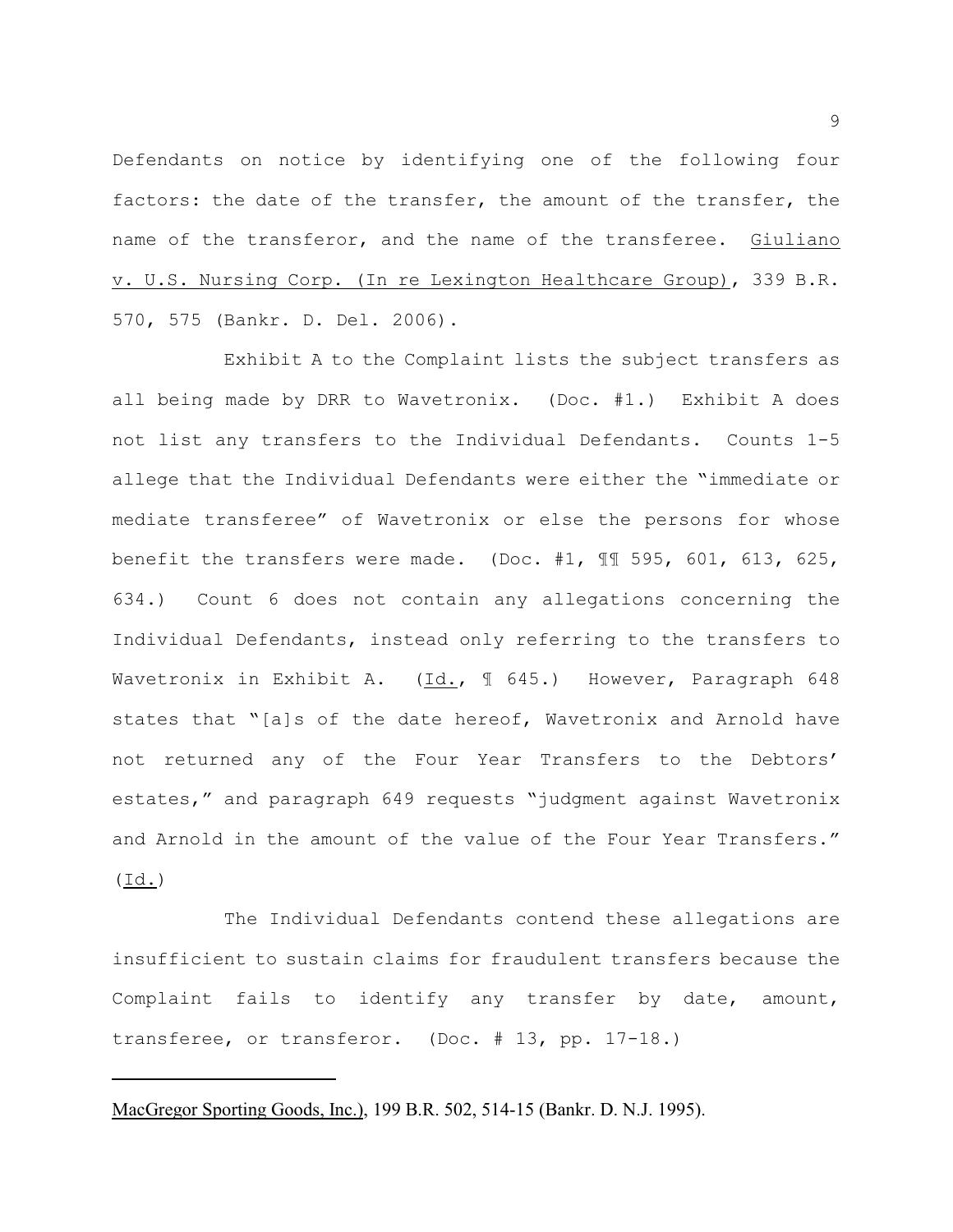In the Trustees' opposition brief, they state their case

#### as follows:

Although Exhibit A to the Complaint identified fraudulent transfers made only to Wavetronix ("Fraudulent Transfers"), on information and belief, Arnold improperly and subsequently received portions of the Fraudulent Transfers. In other words, he was the "immediate . . . transferee of such initial transferee," 11 U.S.C. § 550(a), and received portions of the Fraudulent Transfers in the form of compensation (see Complaint at ¶ 574), and in the payment of legal fees incurred by him personally or by Wavetronix to pursue litigation personal to Arnold, (see Complaint at ¶ 575). In addition, Arnold, as manager, president, CEO, and co-founder effectively controlled Wavetronix. As such, Arnold is a proper party from whom to recover under 11 U.S.C. § 550(a).

(Doc. # 19, p 34.)

I am unpersuaded and troubled by these arguments. First, Trustees' reference to the Complaint as alleging that Arnold received portions of the transfers in the form of compensation (Complaint ¶ 574) and legal fees (Complaint ¶ 575) is seriously misleading. Complaint paragraph 574 reads as follows:

> Despite Wavetronix's failure–and Arnold's knowledge of this failure–to make any payments to Stellar under the Promissory Notes, Arnold has continued to receive compensation from Wavetronix.

Complaint paragraph 575 reads as follows:

Arnold has further breached his fiduciary duties to Wavetronix and its members by utilizing funds belonging to Wavetronix for his own personal purposes, including the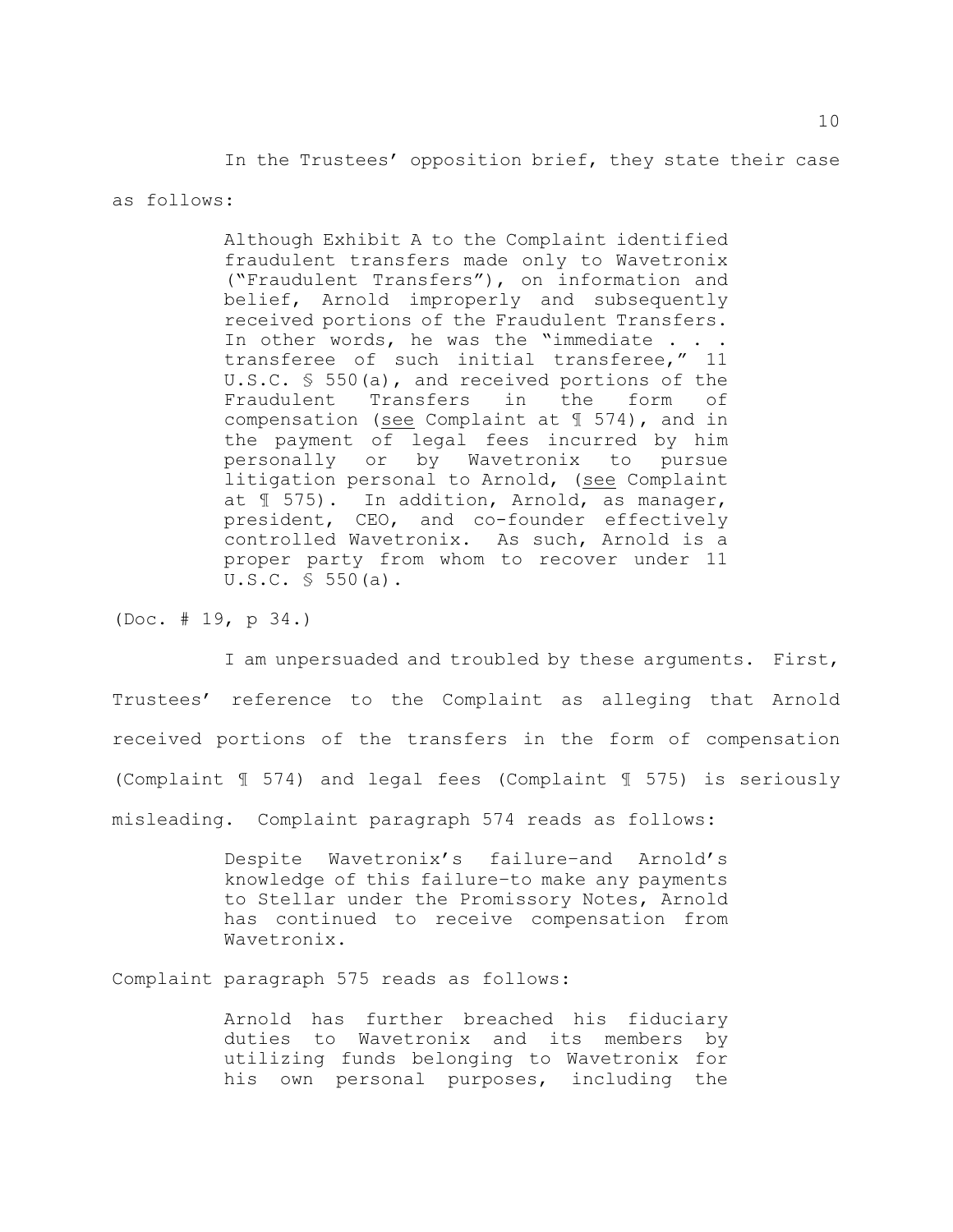payment of legal fees incurred by him personally, not by Wavetronix.

In no way can these two paragraphs be read to say that Arnold received portions of the transfers in the form of compensation or the payment of legal fees. Trustees have pointed to no other provision in the Complaint as providing factual bases that Arnold received any of allegedly fraudulent transfers. Trustees seem to imply that the transfers passed through Wavetronix and into Arnold's pocket. This implication not only lacks support in the Complaint but is refuted by the Complaint, which alleges that the transfers were made to Wavetronix in order to fund its routine business expenses. (Doc. #1, ¶ 305.)

Trustees' second argument – that they may recover the transfers from Arnold under 11 U.S.C. ¶ 550(a) because Arnold was a manager, president, CEO, and co-founder of Wavetronix – is likewise unavailing. Section 550(a) provides that a fraudulent transfer may be recovered from either "(1) the initial transferee of such transfer or the entity for whose benefit such transfer was made" or "any immediate or mediate transferee of such initial transferee." 11 U.S.C. § 550(a). The only way to interpret Trustees' contention that Arnold is a proper party based on his control over Wavetronix is that the transfers were made for Arnold's benefit. Trustees, however, have identified no factual allegations in the Complaint supporting this theory. Furthermore, Trustees' description of DBSI's investments in Wavetronix and the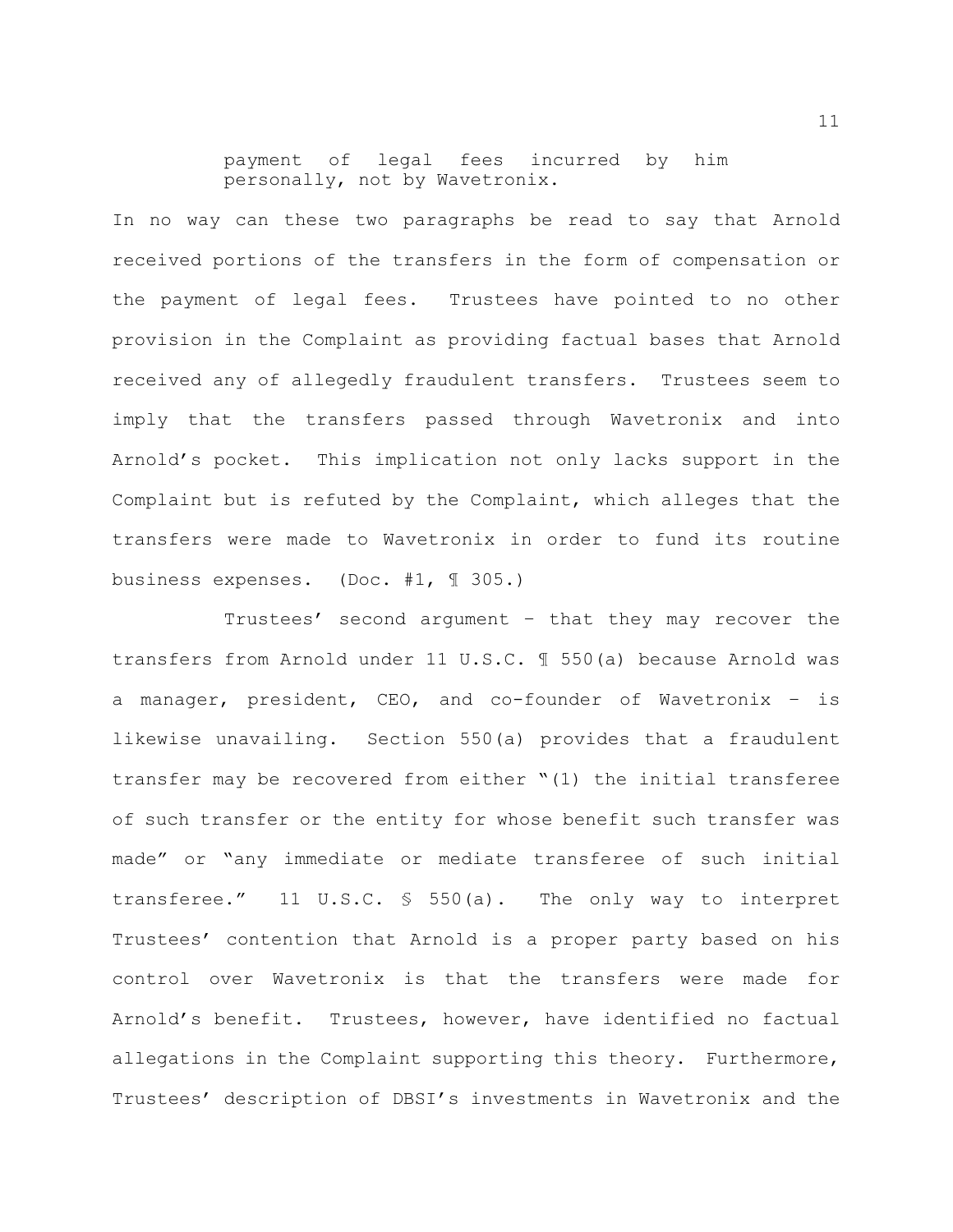other Technology Companies refutes this theory, as the Complaint describes these investments as being made solely for the benefit of the DBSI Insiders. Therefore, Trustees' second argument fails as unsupported by, and inconsistent with, the Complaint.

Because Trustees have failed to identify any transfers made to the Individual Defendants or for the benefit of the Individual Defendants, the Complaint fails to sufficiently plead fraudulent transfer actions against the Individual Defendants. Even if the Complaint adequately states a claim against Wavetronix, it fails to state a claim upon which relief can be granted against any other or subsequent transferee. I will therefore grant the motion to dismiss without prejudice to the Trustees filing an amended complaint that satisfies pleading requirements.

#### **Count 14: Breach of Personal Guaranty**

Arnold signed a Limited Personal Guaranty for the 2002 and 2003 Promissory Notes. The Guaranty was made "on a 'claims made' basis only, meaning that this Guaranty shall only be effective with respect to claims or demands made under this Guaranty . . . while this Guaranty remains in full force and effect and prior to any termination hereof." (Doc. #1, Ex. C.)

The Guaranty was set to expire on December 31, 2008. On December 30, 2008, Stellar notified Wavetronix that it was in default under the 2002 and 2003 promissory notes. (Id., ¶¶ 445,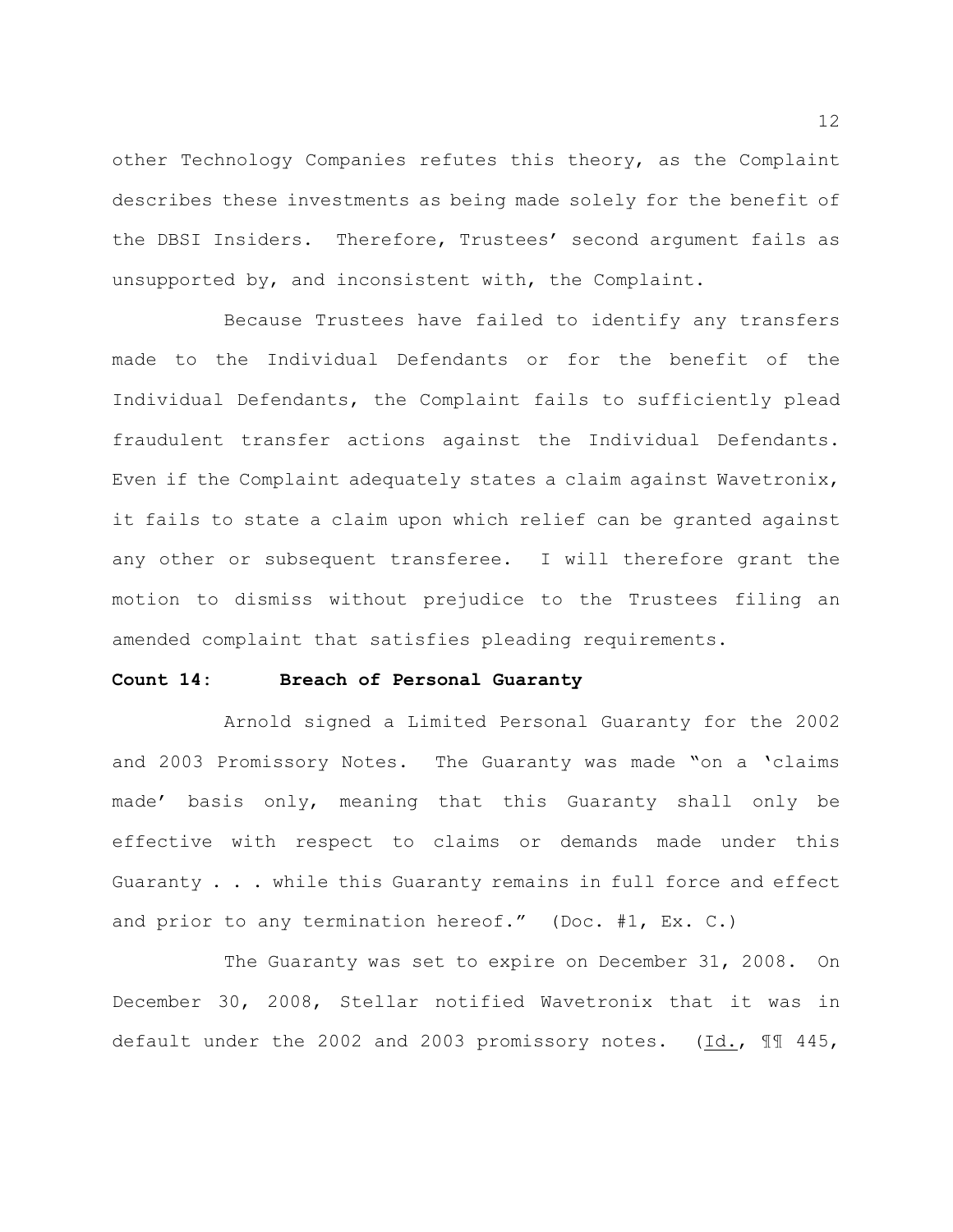470.) That same day, Stellar demanded that Arnold satisfy his Guaranty obligations. (Id., ¶¶ 457, 482.)

Trustees, standing in Stellar's shoes, allege in the Complaint that Arnold breached the Guaranty when he failed to satisfy his obligations.

Arnold disagrees, arguing that Stellar had no right to demand payment under the Guaranty on December 30, 2008, because (i) Wavetronix was not yet in default, as it still had a 10-day grace period within which to pay Stellar and (ii) Stellar had not yet exhausted its legal remedies against Wavetronix.

Trustees' opposition brief advance two arguments against Arnold's position. First, Trustees contend that the Guaranty only required that Stellar "bookmark" its claim for payment prior the termination date, which it did by demanding payment on December 30, 2008. (Doc. #19, p. 17.) To support this argument, Trustees rely on the usage of the term "claims made" in the insurance industry. In claims-made insurance policies, the insurer provides coverage for any claims made during the term of the policy, and the insured files a "claim" upon the occurrence of circumstances that could give rise to the insurer's obligations. That is, to "make a claim" is essentially to notify the insurer of its potential liability. Applying that usage here, Trustees argue that Stellar "made a claim" prior to the termination date by notifying Arnold of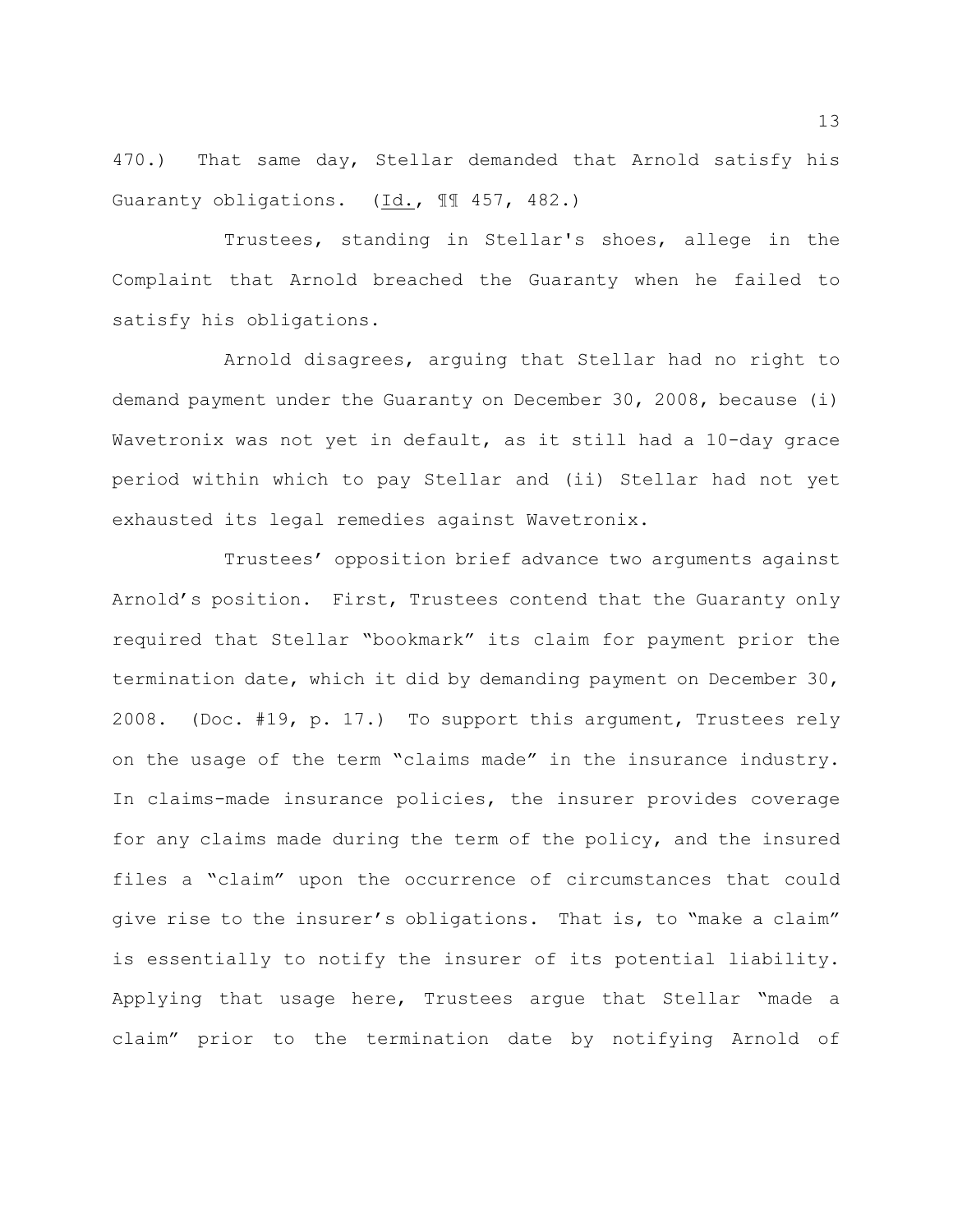Wavetronix's default under the notes, which was an occurrence that could give rise to his obligations under the Guaranty. (Id.)

Trustees' second argument is that, when Stellar and Wavetronix extended Wavetronix's time to perform under the 2002 and 2003 promissory notes, Arnold's Guaranty was also implicitly extended. (Doc. #19, p. 18.) The maturity dates for the 2002 and 2003 notes were initially January 1, 2008. The Guaranty, which expired on December 30, 2008, therefore, covered a 1-year period following this maturity date. Trustees contend that the Guaranty's termination date signifies the parties' intent that the Guaranty would cover a 1-year period following the loans' maturity dates. Thus, they argue that when Wavetronix and Stellar extended the maturity dates to September 1, 2008 and September 30, 2008, the Guaranty's termination date was likewise extended. The basis for this argument is the Guaranty's "non-impairment provision, which reads as follows:

> At any time and from time to time, without terminating, affecting, or impairing the validity of this Guaranty or the obligations of Arnold hereunder, Stellar may deal with the Company in the same manner and as fully as if this Guaranty did not exist, and shall be entitled, among other things, to grant to the Company such extension or extensions of time to perform, or to waive any duty of the Company to perform, any of the Obligations, as Stellar may deem advisable.

(Doc. #1, Ex. C.) Trustees argue that "[t]he 'non-impairment' provision preserved that one-year claims period and permitted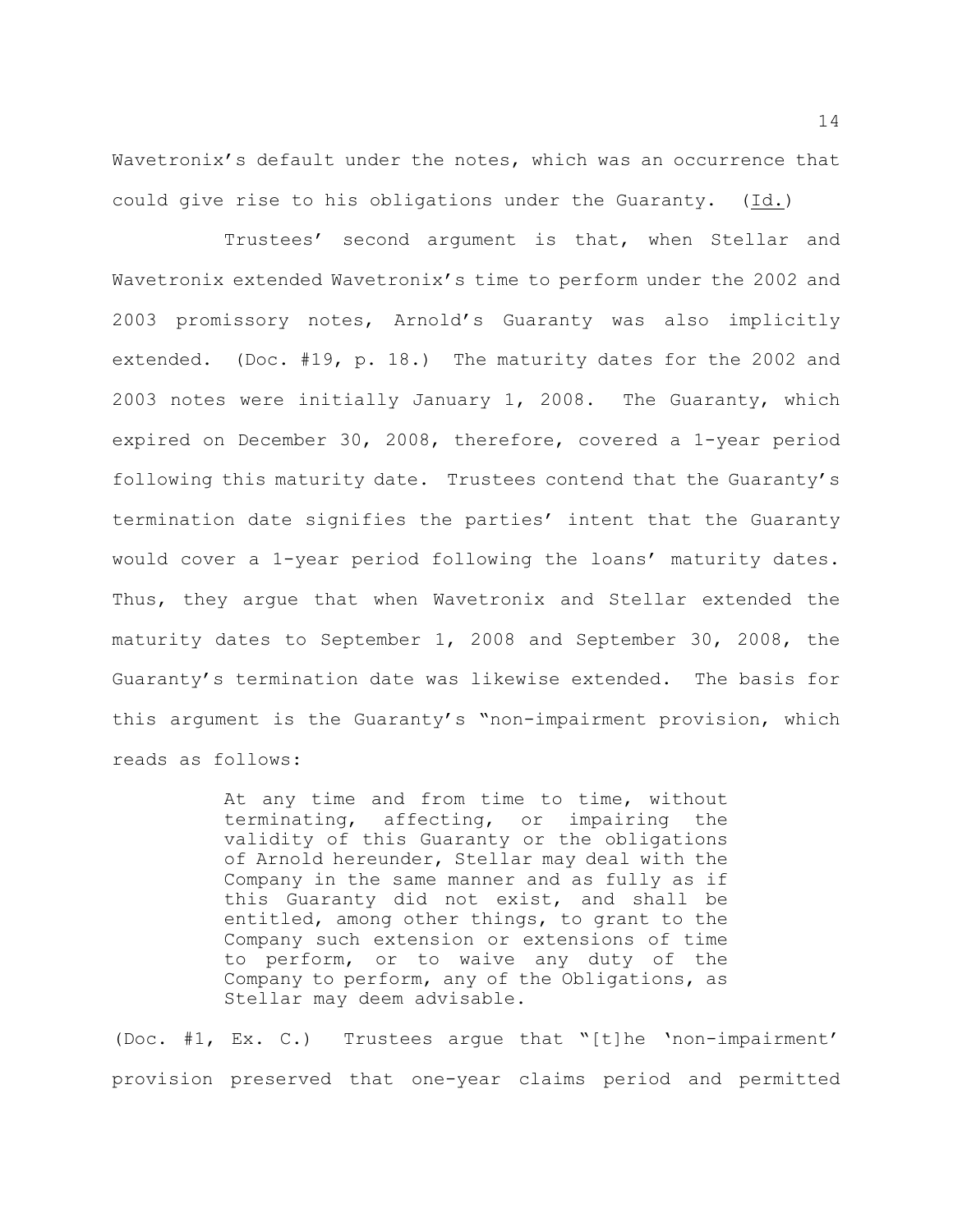claims to be made under the Guaranty up to August 31, 2009 for the 2002 Promissory Note and . . . September 29, 2009 for the 2003 Promissory Note." (Doc. # 19, p. 18.)

I find both of these arguments unavailing. The Guaranty itself defines what "claims made" means; therefore, there is no basis to incorporate the meaning of "claims made" insurance policies. The Guaranty defines "claims made" in the following language:

> This prorated Guaranty is granted by Arnold to Stellar on a "claims made" basis only, meaning that this Guaranty shall only be effective with respect to claims or demands made under this Guaranty, pertaining to the Obligations, while this Guaranty remains in full force and effect and prior to any termination hereof, and not with respect to any claims arising or asserted after the termination of this Guaranty.

(Doc. #1, Ex. C.) The Guaranty's third paragraph then sets forth the conditions precedent to Stellar's right to demand payment from Arnold:

> If the Company fails to pay, perform, or discharge any of the Obligations when due in accordance with the terms of the Replacement Notes, and such failure shall continue beyond any applicable grace period, and then upon Stellar's exhaustion of all legal remedies Stellar may have against the Company for payment of the same, Arnold, upon demand then made by Stellar, shall pay to Stellar an amount equal to Arnold's prorata share of any outstanding Obligations otherwise required to be paid by the Company under the Replacement Notes.

(Id.)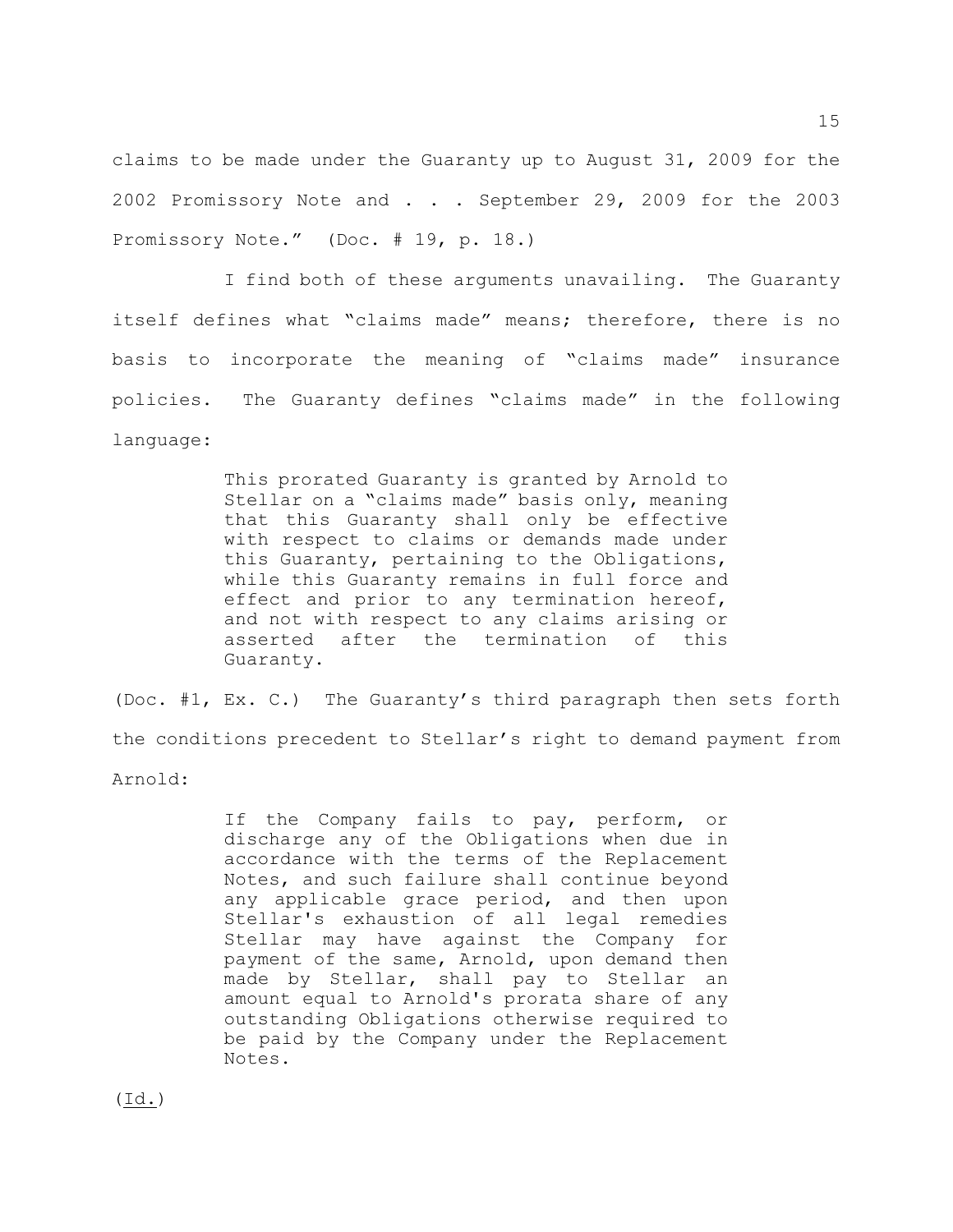Thus, the Guaranty provides that it covers only demands for payments made on or prior to December 31, 2008, and it provides that no demand for payment can be made until (i) Wavetronix has defaulted on the notes, (ii) the default has extended beyond the grace period, and (iii) Stellar has exhausted its legal remedies against Wavetronix. On December 30, 2008, Stellar notified Wavetronix of its default, but the 10-day grace period had not yet expired and Stellar had not exhausted its legal remedies. Therefore, Stellar had no right to demand payment from Arnold on December 30, 2008. Stellar's demand for payment on that date was ineffective, and the Guaranty expired the next day without any claims having been made during its duration.

Trustees' second argument that the termination date had implicitly been extended runs completely contrary to the "nonimpairment" provision. That provision states that any changes to the notes made by Stellar would have no impact upon the terms of the Guaranty. Accordingly, Stellar's decision to extend the maturity dates for the notes did not affect the Guaranty's termination date.

Because Stellar did not have the right to demand payment from Arnold before the Guaranty expired on December 31, 2008, Trustees have not, and cannot, state a claim for breach of the Guaranty. I will therefore grant Arnold's motion to dismiss Count 14 with prejudice.

16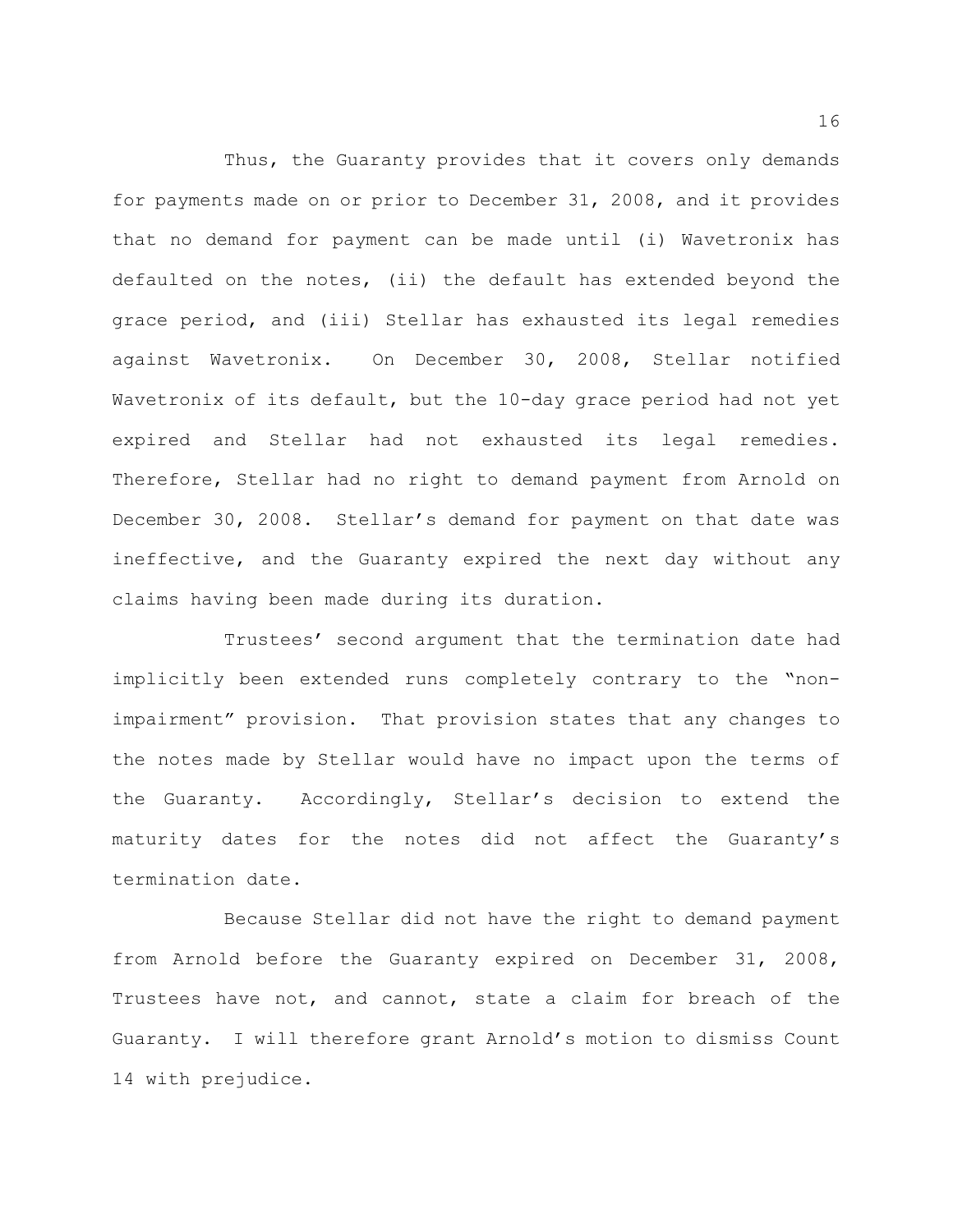#### **Count 15: Breach of Fiduciary Duties**

Count 15 alleges that Arnold, Linda Arnold, and Jensen breached their fiduciary duties as directors, officers, and/or managers of Wavetronix. Paragraphs 699-701 in the Complaint base these allegations on "[t]he above-described actions and omissions by Arnold, Linda Arnold, and Jensen." (Doc. #1.) These "abovedescribed actions and omissions" presumably refer to the 696 paragraphs in the Complaint preceding Count 15. This broad incorporation of such a lengthy Complaint fails to identify any specific prior allegations that could properly fall within a breach of fiduciary duty count. I will grant the motion to dismiss this count because it imposes an improper burden on the Individual Defendants to divine the factual bases for this count.

The only allegations for a breach of fiduciary duties count are found in Trustees' opposition brief, concerning Wavetronix's declaratory judgment action against the Trusts:

> Even though their case is frivolous and can never be proven, the Individual Defendants have commenced litigation against Stellar anyway, causing Wavetronix and the Trusts to incur thousands of dollars in costs and fees in the process. The Individual Defendants are driven by self-interest. At no cost to them, the Individual Defendants are using Wavetronix's money to advance a theory that could eradicate \$23 million in debt by recasting the loans as capital contributions that would not result in a dilution of their ownership percentages. In other words, the Individual Defendants want the Court to allow them to take the \$23 million and not give anything in return.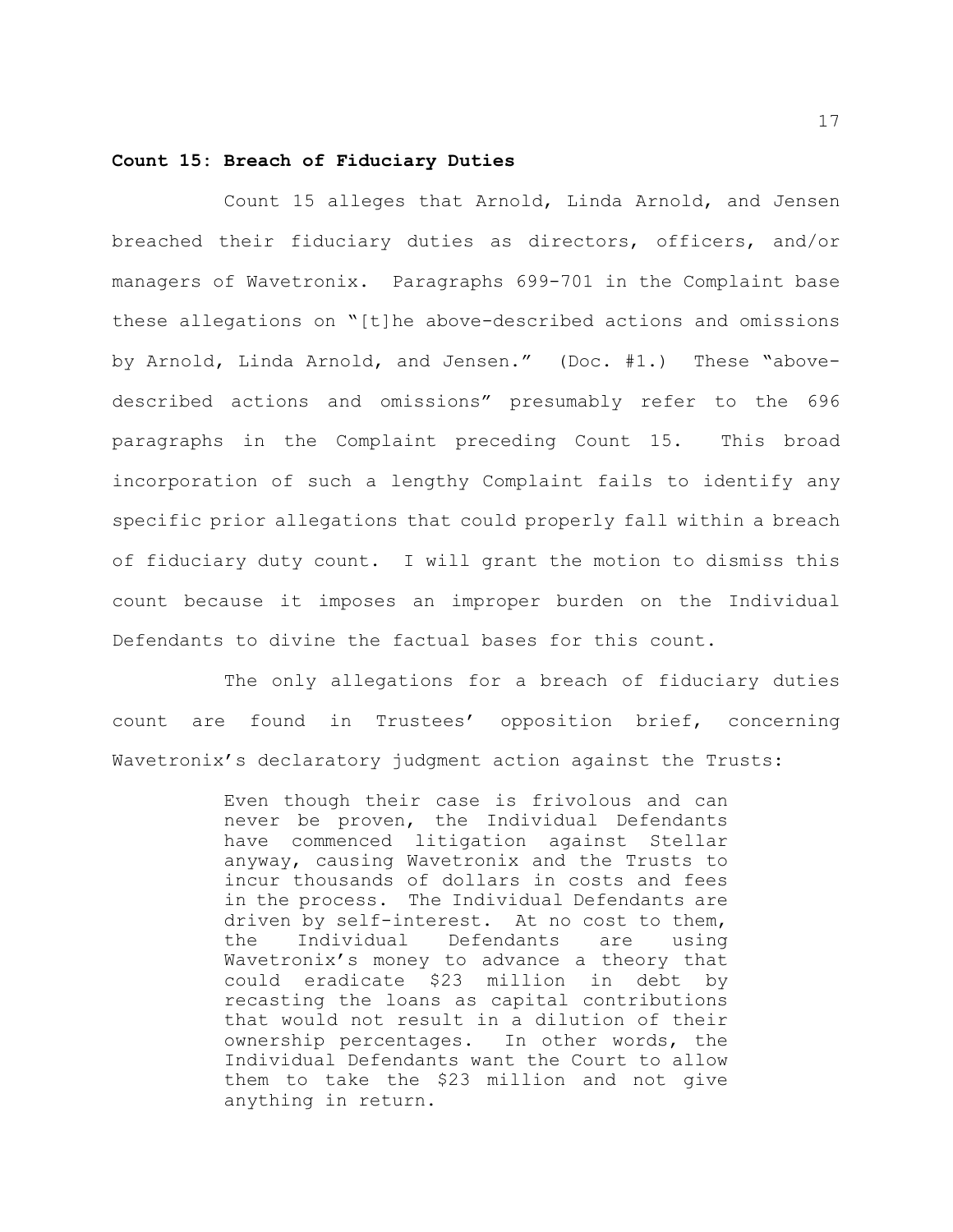(Doc. #19, p. 33.) Even if these allegations could support a claim for breach of fiduciary duty, it is improper for Trustees to raise these allegations for apparently the first time in their opposition brief. I will therefore grant the motion to dismiss this count without prejudice to allow Trustees to file an amended Complaint that specifically identifies the paragraphs in the Complaint that directly support this count.

#### **Count 16: Unjust Enrichment**

Count 16 for unjust enrichment merits dismissal for the same reasons discussed in the above section concerning Count 15's breach of fiduciary duties count. Count 16 alleges that "Wavetronix, Arnold, and Jensen were enriched as a result of Wavetronix's receipt of the Two Year Transfers, the Four Year Transfers, and the funds that were the subject of the Promissory Notes described in this Complaint by receiving something of value that belonged to the Transferor." (Doc. #1, ¶ 705.)

The Complaint fails to allege facts sufficient to put the Individual Defendants on notice of the bases for this unjust enrichment count. The apparent theory of unjust enrichment, as described in the fiduciary duties section and set forth for the first time in Trustees' opposition brief, is that if the transfers were indeed capital contributions, then Arnold and Jensen were unjustly enriched because these capital contributions increased the value of their ownership interests. Because Arnold and Jensen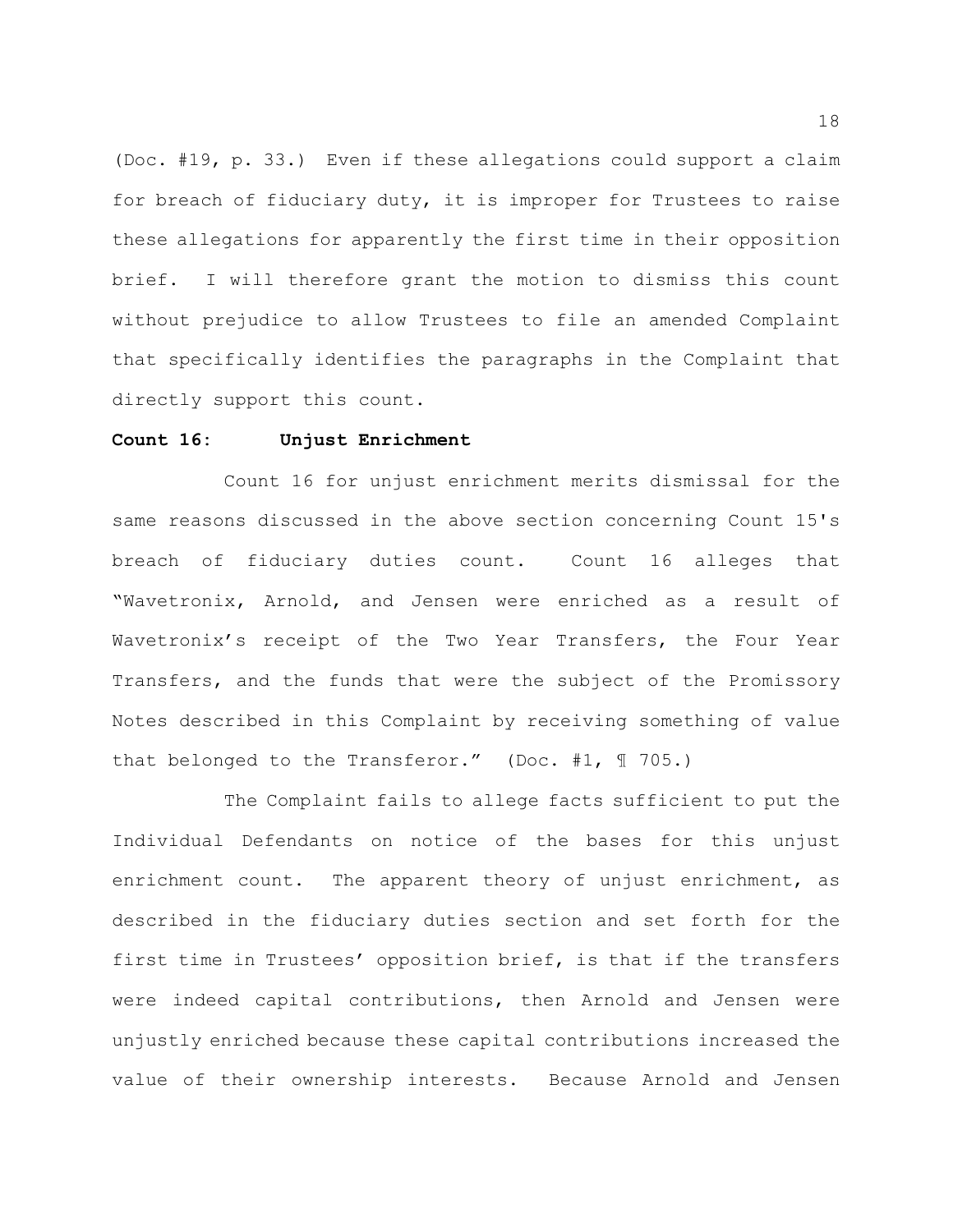continued to own 40 percent of Wavetronix even after the "capital contributions," their ownership values increased without any contribution on their part.

Because this theory is no where apparent in the Complaint, I will grant the Individual Defendants' motion to dismiss Count 16 without prejudice so that Trustees may file an amended Complaint.

#### **Count 17: Breach of Operating Agreement**

Count 17 alleges that, if the transfers were capital contributions, then Arnold and Jensen's failure to likewise contribute capital to Wavetronix was a breach of the Operating Agreement. Paragraphs 716 - 718 of the Complaint set forth the Trustees' theory of recovery.

> 713. Pursuant to the Operating Agreement, each member of Wavetronix has an obligation to contribute capital in accordance with the member's pro rata ownership interest.

> 714. At no point did Arnold or Jensen contribute capital in the form of cash or other monetary currency to Wavetronix.

> 715. Thus, Stellar effectively satisfied Arnold's and Jensen's obligations as members to contribute capital to Wavetronix.

> 716. Assuming, for this Cause of Action, that the Transfers were contributions of capital, then a percentage of each Transfer was made to fund the capital short fall caused by Arnold's and Jensen's failure to satisfy their respective funding obligations as members.

> 717. Under Section 8.3 of the Operating Agreement, Stellar has the right to treat the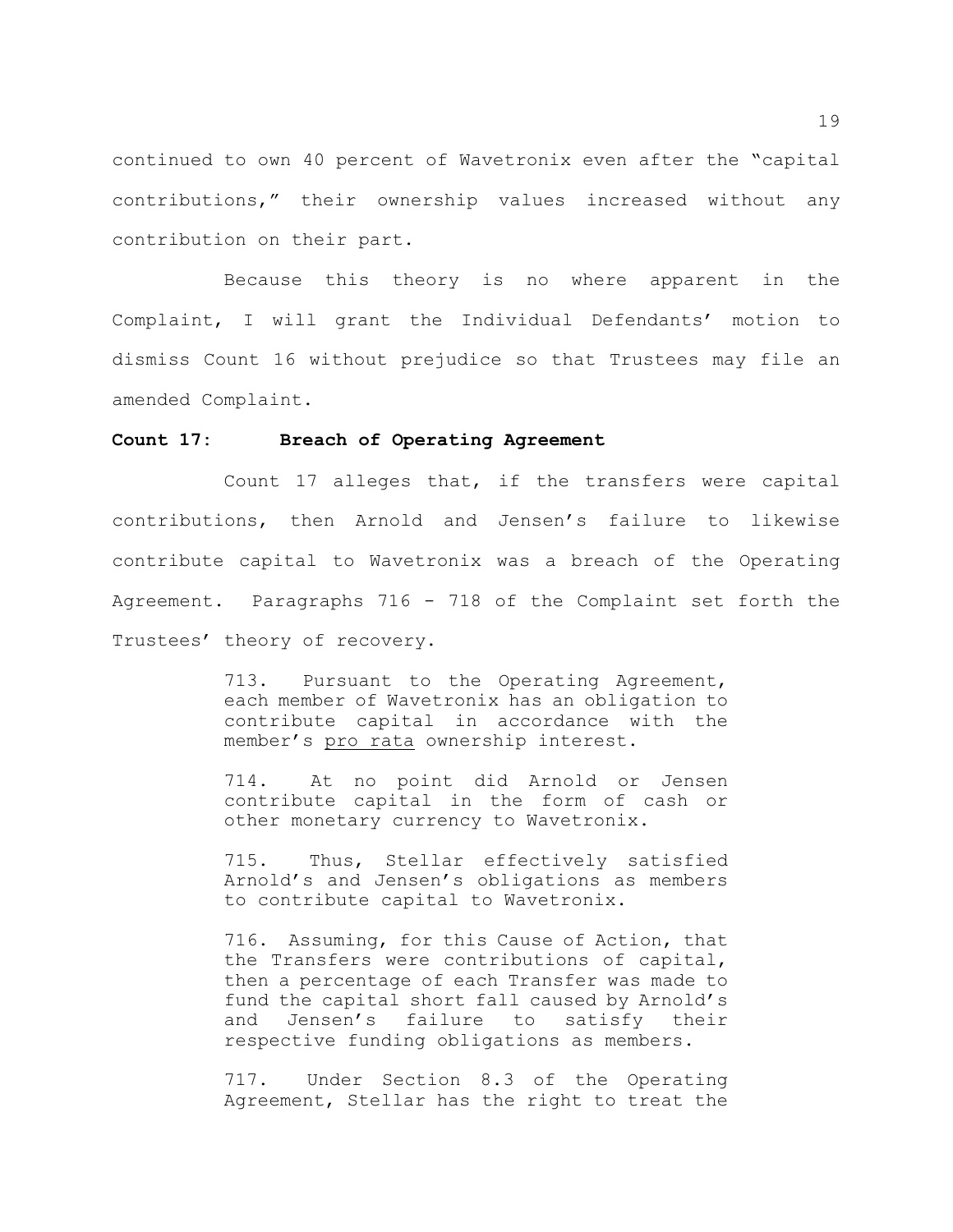funds contributed to Wavetronix, over and above its pro rata share, as loans to Arnold and Jensen that are secured by their respective ownership interests in Wavetronix.

718. Accordingly, Stellar has the right to recover from Arnold and Jensen the principal amount plus interest of the loans made to them for purposes of satisfying Arnold's and Jensen's respective obligations to contribute capital to Wavetronix.

(Doc. #1.)

Count 17 is based on Section 8.3 of the Operating Agreement, which Trustees did not append to the Complaint but which the Individual Defendants have attached as Exhibit 1 to their opening brief. (Doc. # 13.) Section 8.3 concerns the enforcement of members' "Commitments," defined in section 2.15 to mean "the obligation of a Member or Assignee to make a Capital Contribution." (Doc. #13, Ex. 1.) "Contribution" is defined as "any contribution of Property made by or on behalf of a new or existing Member or Assignee as consideration for a Membership Interest." (Id., § 2.22) A member "who has failed to meet the Commitment of that Member" is a "Delinquent Member." (Id., § 2.26.) Trustees apparently rely on the following language from Section 8.3 concerning how the Wavetronix Management Board may handle a Delinquent Member's unperformed Contributions:

> The Management Board may elect to allow the other Members to contribute the amount of the Commitment in proportion to such Members' Sharing Ratios, with those Members who contribute (Contributing Members) to contribute additional amounts equal to any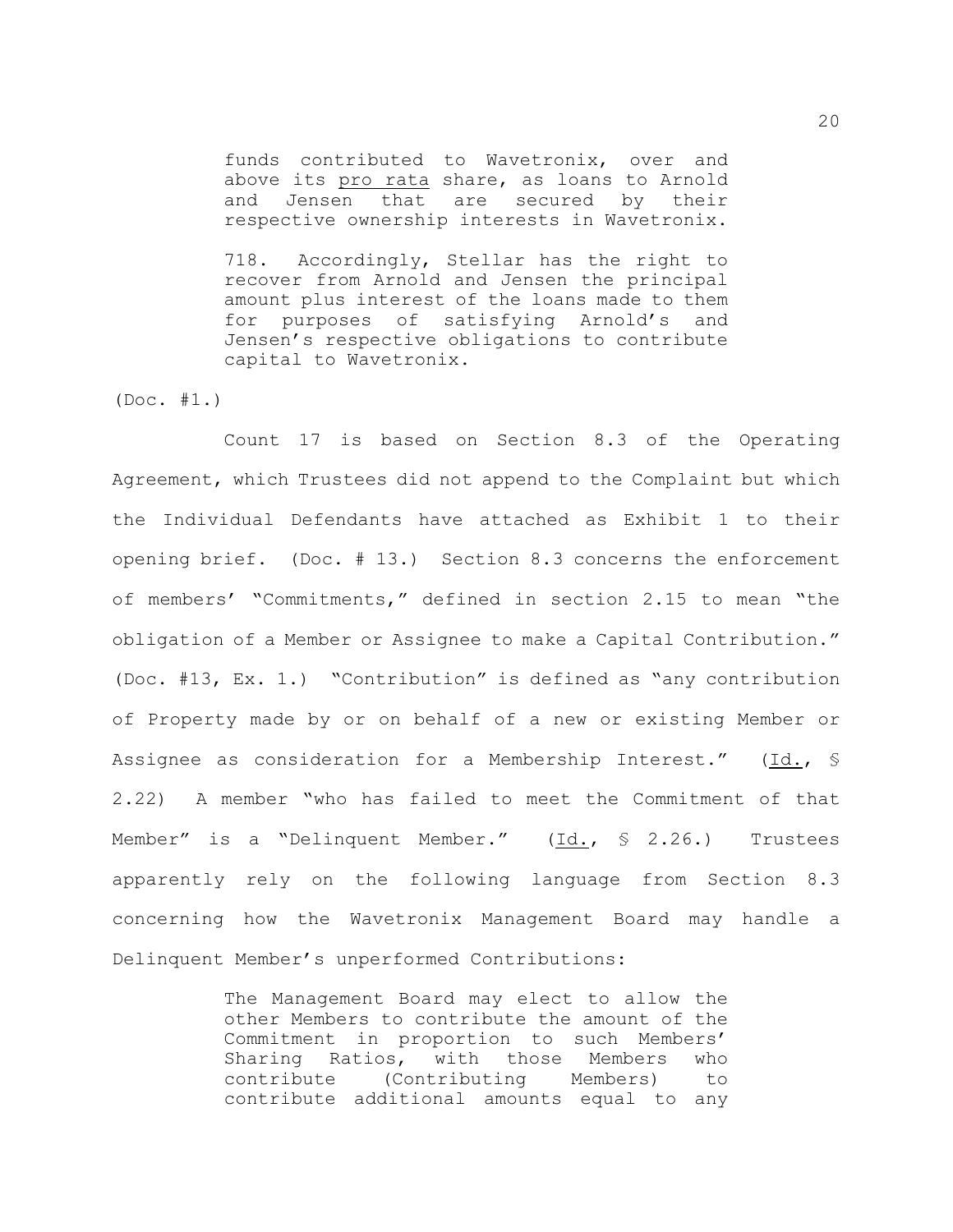amount of the Commitment not contributed. The Contributing Members shall be entitled to treat the amounts contributed pursuant to this section as a loan from the Contributing Members bearing interest at the Default Interest Rate secured by the Delinquent Member's interest in the Company.

As the Individual Defendants point out, Section 8.3 goes on to provide that Arnold and Jensen "will never be considered Delinquent Members under this Agreement":

> The parties to this Agreement hereby acknowledge and agree that David Arnold and Michael Jensen have fully performed all Commitments covered by this Section 8.3 and therefore will never be considered Delinquent Members under this Agreement.

This last sentence specifically precludes Trustees' action to recover from Arnold and Jensen as "Delinquent Members" under Section 8.3. Accordingly, I will dismiss Count 17 with prejudice.

#### **Conclusion**

For the foregoing reasons, I will grant the motion to dismiss. Dismissal as to Counts 1-6, 15 and 16 is without prejudice, and I will grant Trustees 30 days in which to file an amended Complaint to correct the problems identified in this opinion.